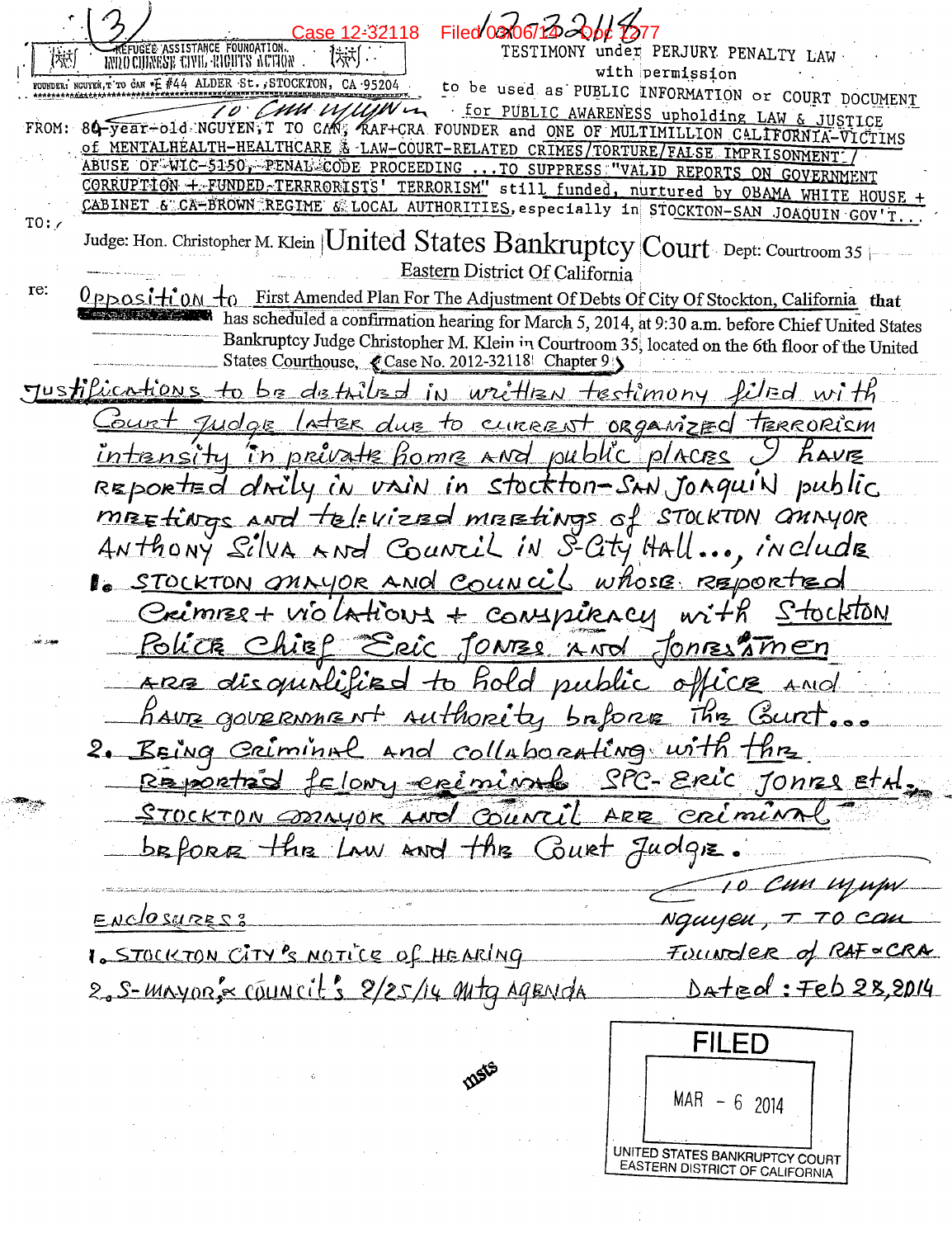|      | REFUGEE ASSISTING E FUNDAMENT Filed 03<br>INDO CHINESE (T                                                                                                                                                                                                                                                                                                                                                                                  |                                                                                                                                                                                                                                                                                                                                                                                                                                                                | 2/28/14                                                       |
|------|--------------------------------------------------------------------------------------------------------------------------------------------------------------------------------------------------------------------------------------------------------------------------------------------------------------------------------------------------------------------------------------------------------------------------------------------|----------------------------------------------------------------------------------------------------------------------------------------------------------------------------------------------------------------------------------------------------------------------------------------------------------------------------------------------------------------------------------------------------------------------------------------------------------------|---------------------------------------------------------------|
|      | ITOM : FOUNDER: NGUYEN, T TO CAN * /E. #44 ALDER St. STOCKTON, CA. 95204.                                                                                                                                                                                                                                                                                                                                                                  | RE: Opposing STOCKTON DEDT PLAN                                                                                                                                                                                                                                                                                                                                                                                                                                | VIOLATIONT                                                    |
| TO : | IZ.<br>FEB 2 8 2014<br>in ne<br>CITY CLERK  <br>CITY OF STOCKTON, CALIFORNIA,<br>Debtor.<br>REDRESENTATIVES COMPOSEE of<br><u>E S-Mayor Anthony Silvax Council</u><br>whose Dept Plan Tiling is a Treaud                                                                                                                                                                                                                                   | DEING A PERILLRY<br><u>s Crininl</u><br><b>UNITED STATES BANKRUPTCY COURT</b><br><b>EASTERN DISTRICT OF CALIFORNIA</b><br>A Contien pt to<br><b>SACRAMENTO DIVISION</b><br>filed with Hon, Judge KlEin<br>Case No. 2012-32118<br>in U.S. Bankrouptey<br>Chapter 9<br>DETAL<br><b>RO</b><br>pis<br><b>Confirmation Hearing</b><br>dur<br>Latiere<br>March 5, 2014<br>Date:<br>torture intensity.<br>9:30 a.m.<br>Time:<br>day and nigh<br>Courtroom 35<br>Dept: | Schemet<br><i>Courteen</i><br>lòurt<br>testimony<br>PORWARDED |
|      | with criminal intentand scheme                                                                                                                                                                                                                                                                                                                                                                                                             | Hon. Christopher M. Klein<br>Judge:                                                                                                                                                                                                                                                                                                                                                                                                                            | ENCLOSURESS                                                   |
|      |                                                                                                                                                                                                                                                                                                                                                                                                                                            | NOTICE OF (1) CONFIRMATION HEARING; (2) TIME WITHIN WHICH TO ACCEPT<br>OR REJECT THE PLAN; AND (3) DEADLINE FOR FILING OBJECTIONS TO THE<br><b>PLAN</b>                                                                                                                                                                                                                                                                                                        | SAMPLES<br>Θζ<br>cremini<br>EvidDNE                           |
|      | PLEASE TAKE NOTICE that:                                                                                                                                                                                                                                                                                                                                                                                                                   |                                                                                                                                                                                                                                                                                                                                                                                                                                                                |                                                               |
|      | has scheduled a confirmation hearing for March 5, 2014, at 9:30 a.m. before Chief United States<br>Bankruptcy Judge Christopher M. Klein in Courtroom 35, located on the 6th floor of the United<br>the City's First Amended Plan For The Adjustment Of Debts Of City Of Stockton, California<br>(November 15, 2013), Dkt. No. 1204 ("Plan"). Parties in interest may attend the confirmation<br>hearing, but attendance is not mandatory. | The City of Stockton, California (the "City"), the debtor in the above-captioned case,<br>States Courthouse, 501 I Street, Sacramento, California, 95814 ("Confirmation Hearing") regarding                                                                                                                                                                                                                                                                    | 2/25/14<br>S-City<br>AGBIBID                                  |
|      | 2.<br>notice by the City or by order of the Court.                                                                                                                                                                                                                                                                                                                                                                                         | The Confirmation Hearing may be adjourned or continued from time to time on                                                                                                                                                                                                                                                                                                                                                                                    |                                                               |
|      | 3.<br>Hearing.                                                                                                                                                                                                                                                                                                                                                                                                                             | The Plan may be modified prior to, during, or as a result of the Confirmation                                                                                                                                                                                                                                                                                                                                                                                  |                                                               |
|      | 4.<br>No. 1220) approving the City's Modified Disclosure Statement With Respect To First Amended<br>the Plan.                                                                                                                                                                                                                                                                                                                              | On November 22, 2013, the Court entered an order ("Plan Solicitation Order", Dkt.<br>Plan For The Adjustment Of Debts Of City Of Stockton, California (November 15, 2013), Dkt. No.<br>1215 ("Modified Disclosure Statement") filed by the City for use by the City in soliciting votes on                                                                                                                                                                     |                                                               |
|      | 5.                                                                                                                                                                                                                                                                                                                                                                                                                                         | Concurrently with this Notice, the City is serving the following documents                                                                                                                                                                                                                                                                                                                                                                                     | $\mathbf{C}$                                                  |

(collectively with this Notice, the "Solicitation Package") by mail on parties entitled to vote on the  $(?)$ Plan:

the Modified Disclosure Statement;  $(a)$ 

 $\gamma_{\rm E}$ 

the Plan (which is an exhibit to the Modified Disclosure Statement);  $(b)$ 

the Plan Solicitation Order approving the Modified Disclosure Statement; and  $(c)$ 

a form of ballot approved by the Court ("Ballot").  $(d)$